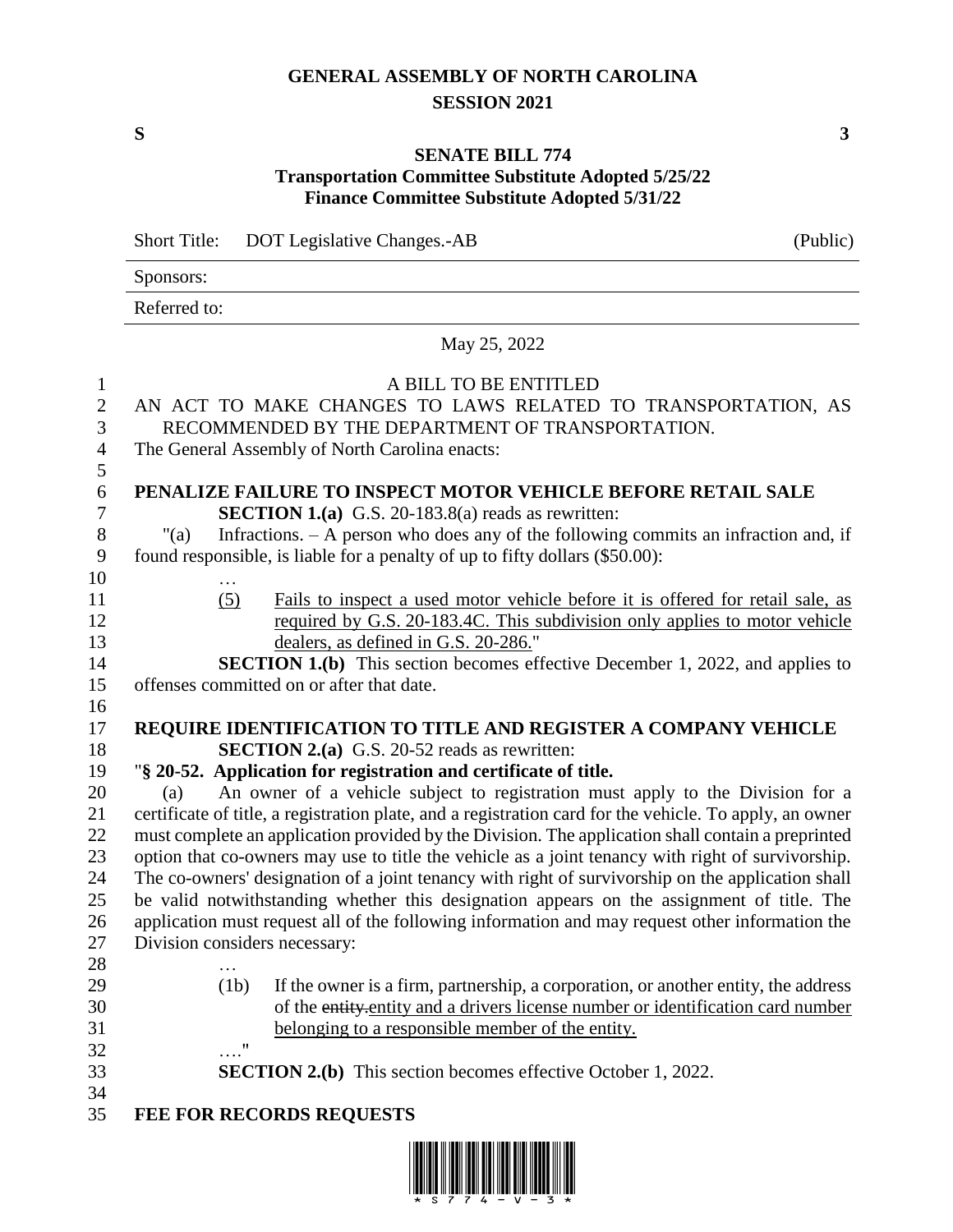|                | <b>General Assembly Of North Carolina</b>                                                                                                                                                             | <b>Session 2021</b>   |
|----------------|-------------------------------------------------------------------------------------------------------------------------------------------------------------------------------------------------------|-----------------------|
| 1              | <b>SECTION 3.(a)</b> G.S. 20-43.1 reads as rewritten:                                                                                                                                                 |                       |
| $\sqrt{2}$     | "§ 20-43.1. Disclosure of personal information in motor vehicle records.                                                                                                                              |                       |
| 3              |                                                                                                                                                                                                       |                       |
| $\overline{4}$ | The Division may provide copies of individual motor vehicle and drivers license<br>(e1)                                                                                                               |                       |
| $\mathfrak s$  | records to authorized individuals seeking verification of information regarding license numbers,                                                                                                      |                       |
| 6              | ownership, or liability insurance upon written request and payment of a fee of one dollar (\$1.00)                                                                                                    |                       |
| $\tau$         | per individual record.                                                                                                                                                                                |                       |
| $8\,$          | $\ldots$ "                                                                                                                                                                                            |                       |
| 9              | <b>SECTION 3.(b)</b> G.S. 20-4.02 reads as rewritten:                                                                                                                                                 |                       |
| 10             | "§ 20-4.02. Quadrennial adjustment of certain fees and rates.                                                                                                                                         |                       |
| 11             | Adjustment for Inflation. – Beginning July 1, 2020, and every four years thereafter,<br>(a)                                                                                                           |                       |
| 12             | the Division shall adjust the fees and rates imposed pursuant to the statutes listed in this                                                                                                          |                       |
| 13             | subsection for inflation in accordance with the Consumer Price Index computed by the Bureau                                                                                                           |                       |
| 14             | of Labor Statistics. The adjustment for per transaction rates in subdivision (8a) of this subsection                                                                                                  |                       |
| 15             | shall be rounded to the nearest cent and all other adjustments under this subsection shall be                                                                                                         |                       |
| 16             | rounded to the nearest twenty-five cents $(25¢)$ :                                                                                                                                                    |                       |
| 17             | .                                                                                                                                                                                                     |                       |
| 18             | G.S. $20-42(b)$ .<br>(8)                                                                                                                                                                              |                       |
| 19             | $G.S. 20-43.1$ (e1), with respect to the per individual record fee set in that<br>(8a)                                                                                                                |                       |
| 20             | subsection.                                                                                                                                                                                           |                       |
| 21<br>22       | G.S. 20-63(h), with respect to the per transaction rates set in that<br>$\left(8a\right)(8b)$<br>subsection.                                                                                          |                       |
| 23             | G.S. $20-85(a)(1)$ through (10).<br>(9)                                                                                                                                                               |                       |
| 24             |                                                                                                                                                                                                       |                       |
| $25\,$         | <b>SECTION 3.(c)</b> This section becomes effective July 1, 2022.                                                                                                                                     |                       |
| 26             |                                                                                                                                                                                                       |                       |
| 27             | <b>EXEMPT FROM TAXES AND FEES VEHICLES TO BE USED BY A STATE AGENCY</b>                                                                                                                               |                       |
| 28             | FOR RESEARCH OR DEMONSTRATION PROJECT                                                                                                                                                                 |                       |
| 29             | <b>SECTION 4.(a)</b> G.S. 105-187.6(a) is amended by adding a new subdivision to read:                                                                                                                |                       |
| 30             | "(13) To be used by a State agency in a research pilot or demonstration project."                                                                                                                     |                       |
| 31             | <b>SECTION 4.(b)</b> G.S. 20-85(c) reads as rewritten:                                                                                                                                                |                       |
| 32             | " $(c)$<br>The Division shall not collect a fee for a certificate of title for a motor vehicle entitled                                                                                               |                       |
| 33             | to a permanent registration plate under G.S. 20-84. The Division shall not collect a fee for a                                                                                                        |                       |
| 34             | certificate of title for a motor vehicle to be used by a State agency in a research pilot or                                                                                                          |                       |
| 35             | demonstration project."                                                                                                                                                                               |                       |
| 36             | <b>SECTION 4.(c)</b> G.S. 20-87 is amended by adding a new subdivision to read:                                                                                                                       |                       |
| 37             | Research pilot or demonstration project motor vehicles. – The Division shall<br>"(14)                                                                                                                 |                       |
| 38             | not collect a registration fee for a motor vehicle to be used by a State agency                                                                                                                       |                       |
| 39             | in a research pilot or demonstration project."                                                                                                                                                        |                       |
| 40             |                                                                                                                                                                                                       |                       |
| 41             | <b>EQUIPMENT</b><br><b>INCLUDE</b><br><b>RAIL</b><br><b>WITHIN</b><br><b>MEANING</b><br>OF                                                                                                            | <b>HIGHWAY</b>        |
| 42             | CONSTRUCTION,<br><b>MAINTENANCE,</b><br><b>OR</b><br><b>REPAIR</b><br><b>FOR</b>                                                                                                                      | <b>PURPOSES</b><br>OF |
| 43             | <b>CONTRACTING</b>                                                                                                                                                                                    |                       |
| 44             | <b>SECTION 5.</b> G.S. 136-28.1 $(c)$ reads as rewritten:                                                                                                                                             |                       |
| 45<br>46       | The construction, maintenance, and repair of rail equipment, ferryboats and all other<br>" $(c)$<br>marine floating equipment and the construction and repair of all types of docks by the Department |                       |
| 47             | of Transportation shall be deemed highway construction, maintenance, or repair for the purpose                                                                                                        |                       |
| 48             | of G.S. 136-28.1 and Chapter 44A and Chapter 143C of the General Statutes, the State Budget                                                                                                           |                       |
| 49             | Act. In cases of a written determination by the Secretary of Transportation that the requirement                                                                                                      |                       |
| 50             | for compatibility does not make public advertising feasible for the repair of rail equipment or                                                                                                       |                       |
| 51             | ferryboats, the public advertising as well as the soliciting of informal bids may be waived."                                                                                                         |                       |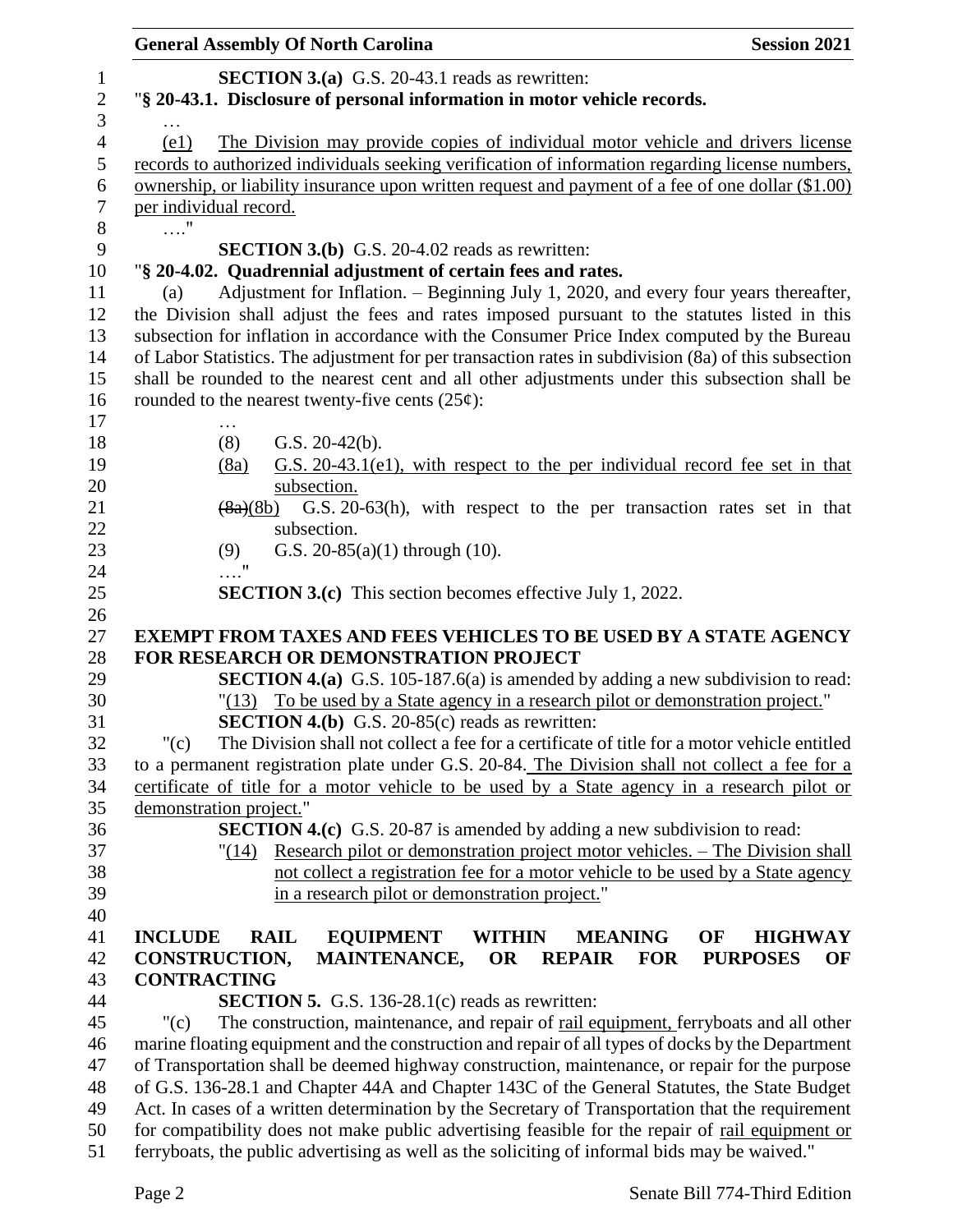| $\mathbf{1}$     |                                                                                                |                                                                                                   |  |  |  |
|------------------|------------------------------------------------------------------------------------------------|---------------------------------------------------------------------------------------------------|--|--|--|
| $\overline{2}$   |                                                                                                | INCLUDE NEVI AND CRP FEDERAL FUNDS WITHIN THE STI DIVISION NEED                                   |  |  |  |
| 3                |                                                                                                | PROJECTS ALTERNATE CRITERIA                                                                       |  |  |  |
| $\overline{4}$   |                                                                                                | <b>SECTION 6.</b> G.S. 136-189.11(d)(3)b. reads as rewritten:                                     |  |  |  |
| 5                |                                                                                                | Alternate criteria. – Funding from the following programs shall be<br>"b.                         |  |  |  |
| 6                |                                                                                                | included in the computation of each of the Department division equal                              |  |  |  |
| $\boldsymbol{7}$ |                                                                                                |                                                                                                   |  |  |  |
|                  |                                                                                                | shares but shall be subject to alternate quantitative criteria:                                   |  |  |  |
| 8                |                                                                                                | .                                                                                                 |  |  |  |
| 9                |                                                                                                | <u>3a.</u><br>Federal National Electric Vehicle Infrastructure (NEVI)                             |  |  |  |
| 10               |                                                                                                | Program formula funds appropriated to the State.                                                  |  |  |  |
| 11               |                                                                                                | Reduction<br>formula<br>Federal<br>Carbon<br>funds<br><u>3b.</u><br>Program                       |  |  |  |
| 12               |                                                                                                | appropriated to the State.                                                                        |  |  |  |
| 13               |                                                                                                | 11                                                                                                |  |  |  |
| 14               |                                                                                                |                                                                                                   |  |  |  |
| 15               | <b>CLARIFY</b>                                                                                 | <b>APPLICATION</b><br><b>NET</b><br><b>PROCEEDS FROM</b><br>OF<br><b>THE</b><br>OF<br><b>SALE</b> |  |  |  |
| 16               |                                                                                                | DEPARTMENT OF TRANSPORTATION LAND                                                                 |  |  |  |
| 17               |                                                                                                | <b>SECTION 7.(a)</b> G.S. 146-30(d)(4) reads as rewritten:                                        |  |  |  |
| 18               |                                                                                                | No service charge into the State Land Fund shall be deducted from or levied<br>"(4)               |  |  |  |
| 19               |                                                                                                | against the proceeds of any disposition by sale, lease, rental, or easement of                    |  |  |  |
|                  |                                                                                                |                                                                                                   |  |  |  |
| 20               |                                                                                                | lands (i) owned by the Department of Transportation or (ii) owned by the                          |  |  |  |
| 21               |                                                                                                | Department of Administration and solely maintained by the Department of                           |  |  |  |
| 22               |                                                                                                | Transportation. All net proceeds of these dispositions shall be deposited into                    |  |  |  |
| 23               |                                                                                                | the State Highway Fund."                                                                          |  |  |  |
| 24               |                                                                                                | <b>SECTION 7.(b)</b> G.S. 136-16 reads as rewritten:                                              |  |  |  |
| 25               |                                                                                                | "§ 136-16. Funds and property converted to State Highway Fund.                                    |  |  |  |
| 26               |                                                                                                | Except as otherwise provided in this Chapter, all funds and property collected by the             |  |  |  |
| 27               |                                                                                                | Department of Transportation shall be paid or converted into the State Highway Fund. For the      |  |  |  |
| 28               |                                                                                                | purposes of this section, funds include net proceeds from the sale of real property owned by the  |  |  |  |
| 29               |                                                                                                | Department. Department or owned by the Department of Administration and solely maintained         |  |  |  |
| 30               |                                                                                                | by the Department of Transportation."                                                             |  |  |  |
| 31               |                                                                                                |                                                                                                   |  |  |  |
| 32               |                                                                                                | REVISE THE DISADVANTAGED BUSINESS PROGRAM AND EXTEND TO 2027                                      |  |  |  |
| 33               |                                                                                                | <b>SECTION 8.</b> G.S. 136-28.4 reads as rewritten:                                               |  |  |  |
| 34               |                                                                                                | "§ 136-28.4. State policy concerning participation by disadvantaged minority-owned and            |  |  |  |
|                  |                                                                                                |                                                                                                   |  |  |  |
| 35               |                                                                                                | women-owned businesses in transportation contracts.                                               |  |  |  |
| 36               | $\cdots$                                                                                       |                                                                                                   |  |  |  |
| 37               | (c)                                                                                            | The following definitions apply in this section:                                                  |  |  |  |
| 38               |                                                                                                | "Contract" includes, but is not limited to, contracts let under the procedures<br>(1)             |  |  |  |
| 39               |                                                                                                | set forth in G.S. 136-28.1(a) and (b).G.S. 136-28.1(a), (b), and (f).                             |  |  |  |
| 40               |                                                                                                |                                                                                                   |  |  |  |
| 41               | (e)                                                                                            | This section expires August 31, 2022. August 31, 2027."                                           |  |  |  |
| 42               |                                                                                                |                                                                                                   |  |  |  |
| 43               |                                                                                                | <b>INCREASED OUTSOURCING TO SMALL PROFESSIONAL SERVICES</b>                                       |  |  |  |
| 44               |                                                                                                | <b>SECTION 8.5.</b> G.S. 136-28.10 is amended by adding a new subsection to read:                 |  |  |  |
| 45               | " $\text{(a1)}$                                                                                | Notwithstanding the provisions of G.S. 136-28.4(b), the Department                                |  |  |  |
|                  |                                                                                                | of                                                                                                |  |  |  |
| 46               | Transportation shall increase the outsourcing of professional services for Highway Fund and    |                                                                                                   |  |  |  |
| 47               | Highway Trust Fund projects to Small Professional Services Firms. The Department of            |                                                                                                   |  |  |  |
| 48               | Transportation may identify professional services likely to attract increased participation by |                                                                                                   |  |  |  |
| 49               | Small Professional Services Firms and restrict the solicitation and award to those firms. The  |                                                                                                   |  |  |  |
| 50               |                                                                                                | Board of Transportation may delegate full authority to award contracts, adopt necessary rules,    |  |  |  |
| 51               | and administer the provisions of this section to the Secretary of Transportation."             |                                                                                                   |  |  |  |